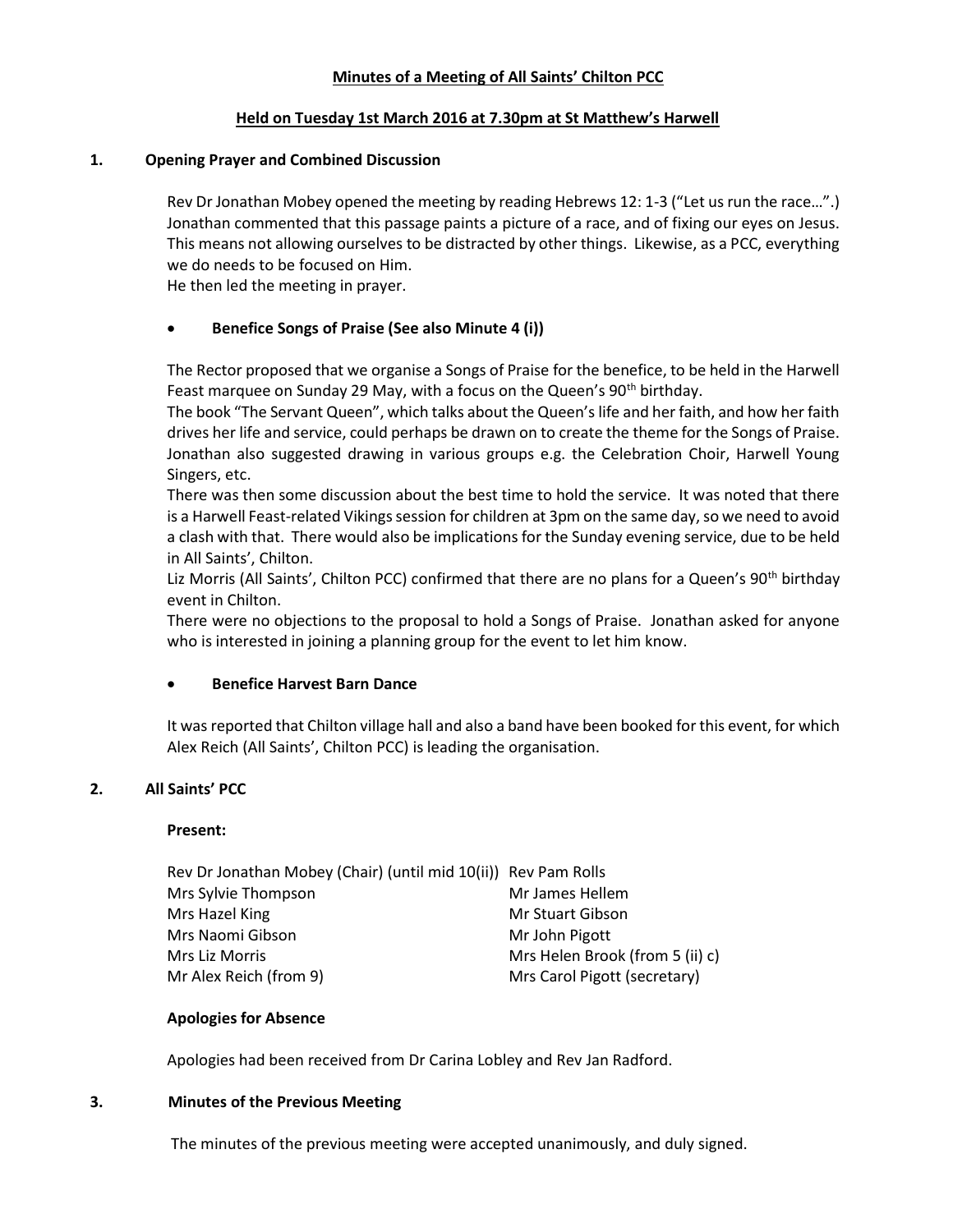# 4. Matters Arising from the Minutes

- (i) The Queen's Birthday. There had been no-one within the village community prepared to co-ordinate an event to celebrate this. The Harwell Feast, with Songs of Praise event would be close enough to the recommended date for both churches to concentrate on this as a celebration. Jonathan had been sent a copy of "The Servant Queen", produced by the Bible Society and other Christian agencies to celebrate the Queen's faith and he had passed it to Pam. It was agreed that this would be useful, at £1 per copy.
- (ii) Garage Sales. The Pigotts would be having a garage sale on Saturday  $7<sup>th</sup>$  May. Carol hoped to encourage others in the community to hold their own at the same time, so that they could be advertised more widely. Notes to this effect would go in the Chilton Chronicle and Broadsheet

# 5. Committee reports

- (i) Finance Report and Revenue Account. These had been circulated. There were deficits incurred for the path (£8,500) and shed (£1,000). Stuart stated that the shed amount was to be covered imminently. There had been a donation that week towards the path, but the outstanding amount had been paid for from the legacy fund, which needed to be replenished. An appeal could be placed in the Chronicle, and fund-raising continued.
- (ii) Fabric.
	- a) Re-positioning of Noticeboard. Sylvie had researched possible sites, and taken photographs of these, which had been circulated. The Fabric Committee were now making progress on this, with Andrew Hayes about to approach the owner of the wall, to seek permission.
	- b) Rail at Chancel Step. The Fabric Committee were in contact with the DAC regarding this, and progress was expected. Stuart queried how the rail would be fixed, and John responded, that it would be securely embedded into the floor, and would otherwise be free-standing. The height would be determined so as to be most convenient for those using it.
	- c) Church Heating. This item is still to be kept on the Agenda. (The secretary had overlooked the current heating assessment, which was circulated after the meeting.)
	- d) Letter from Insurers. Stuart had received a letter, and passed it to Alex for Andrew 3 days before the meeting. This contained action points, regarding risk assessments, etc. and the need for a person to be designated as having responsibility for this.

# "Health and Safety Officer".

James Hellem volunteered to take on this role. Proposed Naomi Gibson, seconded Alex Reich, agreed unanimously.

Most points raised in the letter had been, or were to be, dealt with by the fabric committee. The only item needing a decision by the PCC, was regarding the curtain at the main church door. This being the main fire exit, the curtain needed to be either fire-proofed, or removed. (It had been in place before the current door heater was installed). PCC agreed that the curtain should be removed to a place of safety, and replaced (after treatment) if found necessary to stop draughts.

e) Peal Board. Stuart proposed the erection of a "Peal Board" in the tower following the peal rung in memory of Alec Samler. Alec had been a long-standing member of the tower, and Tower Captain from 2001 (when the bells were restored) until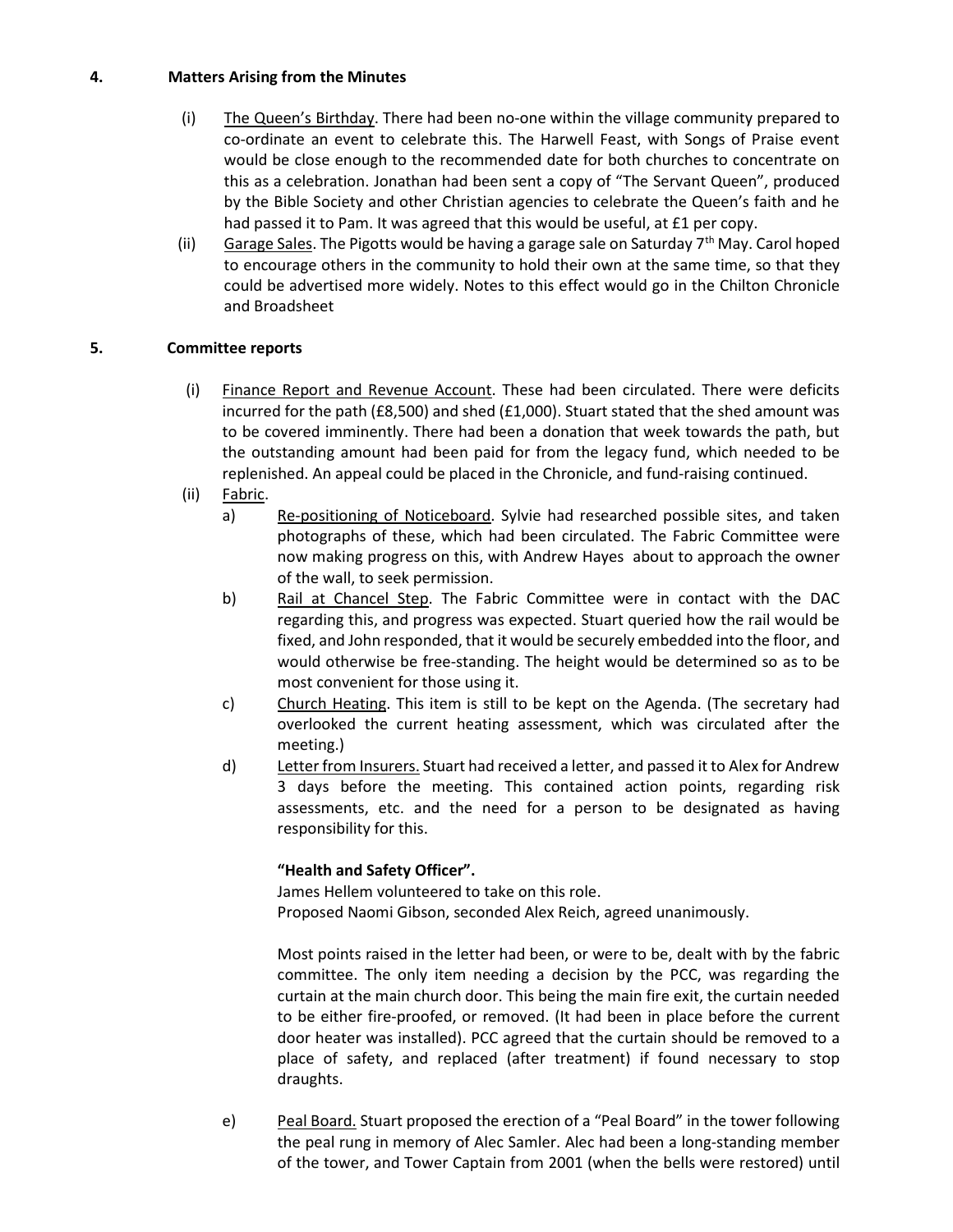2015. The peal consisted of 41 Spliced Surprise Minor, and was rung on the 11th February 2016 in 2 hours and 36 minutes. PCC were unanimous in their agreement.

# 6. Preparations for Mothering Sunday and Easter

Liz would prepare the posies for Mothering Sunday, with other volunteers, in the church kitchen at 2.30 pm on Saturday 5<sup>th</sup> March

Easter Cards, with information of events and services, were ready for delivery.

There would be a procession of witness on Good Friday, starting from the Chilton Field Community Room at 8.45 am.

Naomi was to organise the Easter Eggs, and would liaise with Peter Shields on the Easter Trail.

# 7. Revision of Electoral Roll

This was in hand, organised by Gordon Cowan. The notice of revision had been put up, and application forms to be entered on the roll had been placed in church.

# 8. Preparations for Annual Church Meeting and Annual Parochial Church Meeting

(i) Approval of Reports.

The Annual Report was approved, subject to slight amendment.

 The Financial Report had been approved at the January PCC, and was included within the Annual Report. The Annual Accounts had also been approved, and had now been audited. The Fabric and Ornaments report and related papers had been circulated, and were approved.

- (ii) Presentation of Logbook, Terrier and Inventory. Naomi presented these, which were approved. Naomi and Alex had also taken photos, and cross referenced the inventory with them.
- (iii) Preparation for Elections. Both Churchwardens were prepared to stand again, as were the 3 retiring members of PCC. There remained vacancies for 1 PCC member and 1 Deanery Synod member. Nomination forms would be available in church.
- (iiii) Approval of resolution for APCM. The JPCC consists of the clergy, with Churchwardens and Treasurers of both parishes, plus 2 members elected from each PCC. To avoid the necessity of electing 2 members of PCC to the JPCC each year, the following resolution is to be put to the APCM:

# That the two additional members of the Joint PCC shall be the PCC Vice-Chair and PCC Secretary.

This can be altered by a new resolution at any future APCM. The resolution was proposed by Carol Pigott, seconded by Pam Rolls, and carried unanimously.

# 9. Future Dates

- (i) Mothering Sunday 6th March
- (ii) Generation Gold Service Monday 14<sup>th</sup> March, 2.30pm at All Saints'
- (iii) Easter Sunday 27<sup>th</sup> March
- (iv) APM and APCM Sunday  $17<sup>th</sup>$  April at 10.20 am and 10.25 am respectively
- (v) PCC Away Day 30th April at Aston Tirrold Centre for Reflection. 10.00 am start.
- (vi) All Saints' PCC at Chilton Tuesday 3rd May
- (vii) Songs of Praise at Harwell Sun 29<sup>th</sup> May. (For decision re 5<sup>th</sup> Sun evening).
- (viii) PCC agreed that the evening service at All Saints' should be cancelled that day, as the congregation would, in effect, be part of the Songs of Praise Service that day.